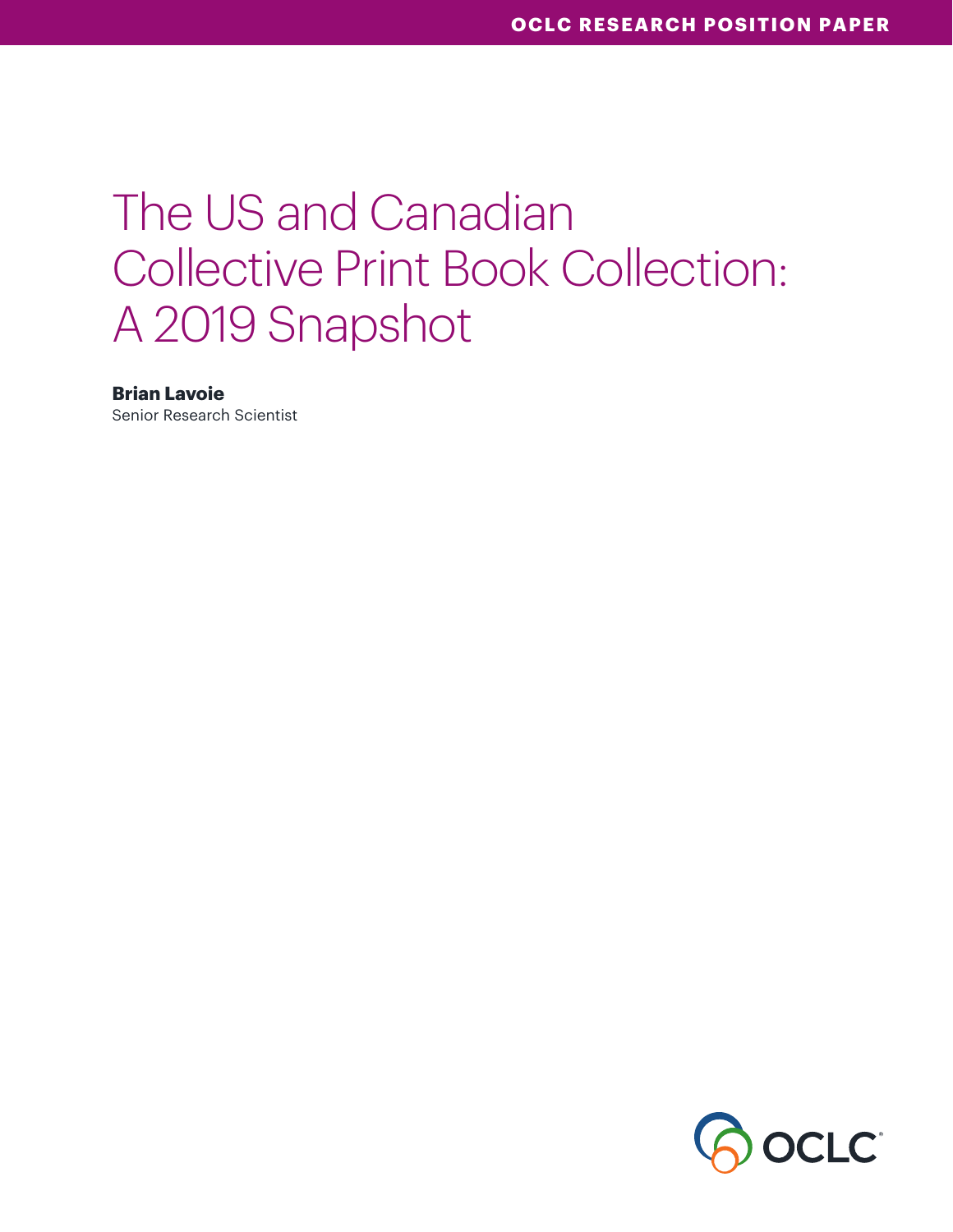© 2019 OCLC Online Computer Library Center, Inc. This work is licensed under a Creative Commons Attribution 4.0 International License. <https://creativecommons.org/licenses/by/4.0/>



September 2019

OCLC Research Dublin, Ohio 43017 USA [www.oclc.org](http://www.oclc.org)

**ISBN:** 978-1-55653-121-7 **DOI:** 10.25333/7zjv-jv94 **OCLC Control Number:** 1119391697

#### **ORCID iDs**

Brian Lavoie, http://orcid.org/0000-0002-7173-8753

**Please direct correspondence to:** OCLC Research [oclcresearch@oclc.org](mailto:oclcresearch@oclc.org)

#### **Suggested citation:**

Lavoie, Brian. 2019. *The US and Canadian Collective Print Book Collection: A 2019 Snapshot*. Dublin, OH: OCLC Research. <https://doi.org/10.25333/7zjv-jv94>.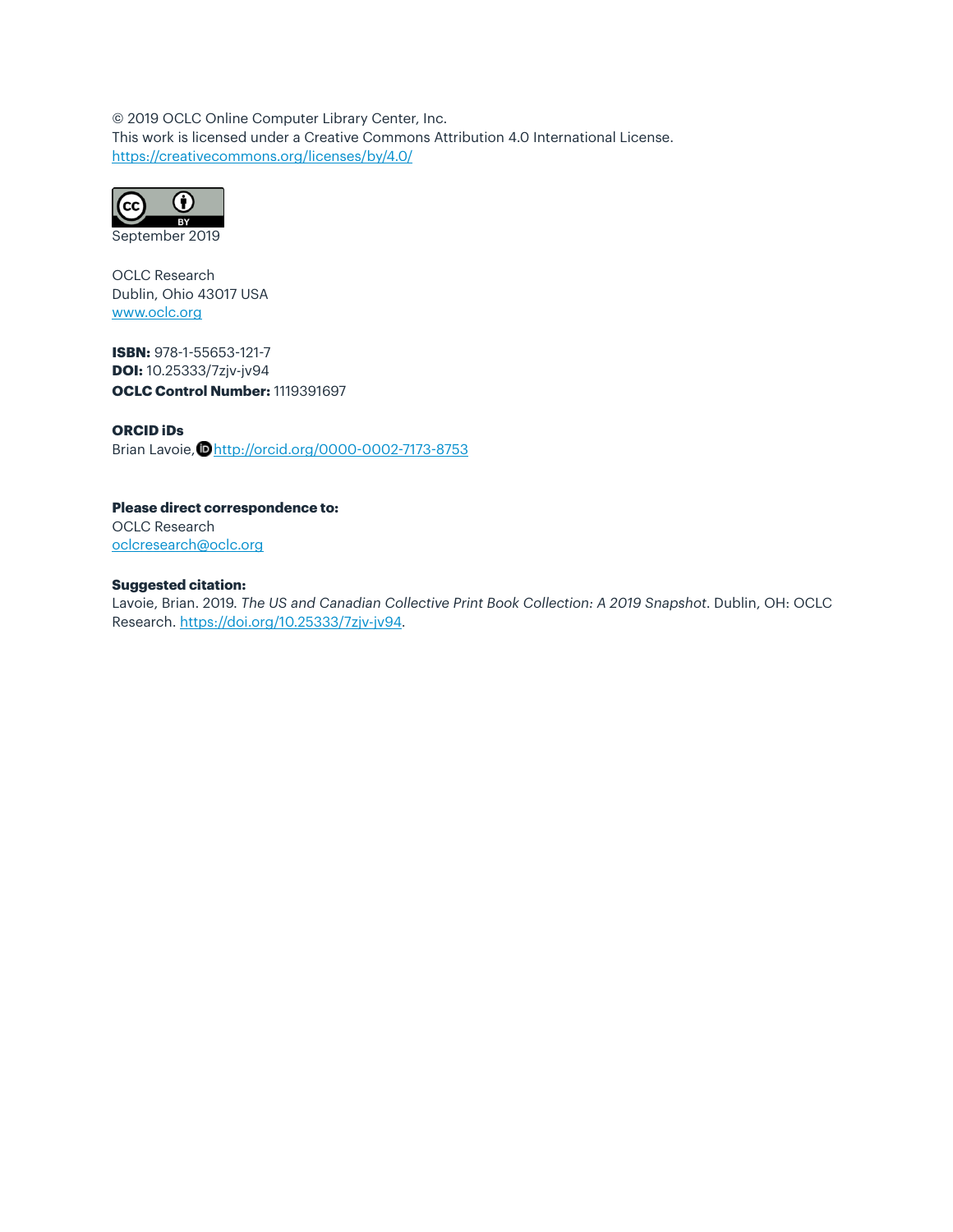### **CONTENTS**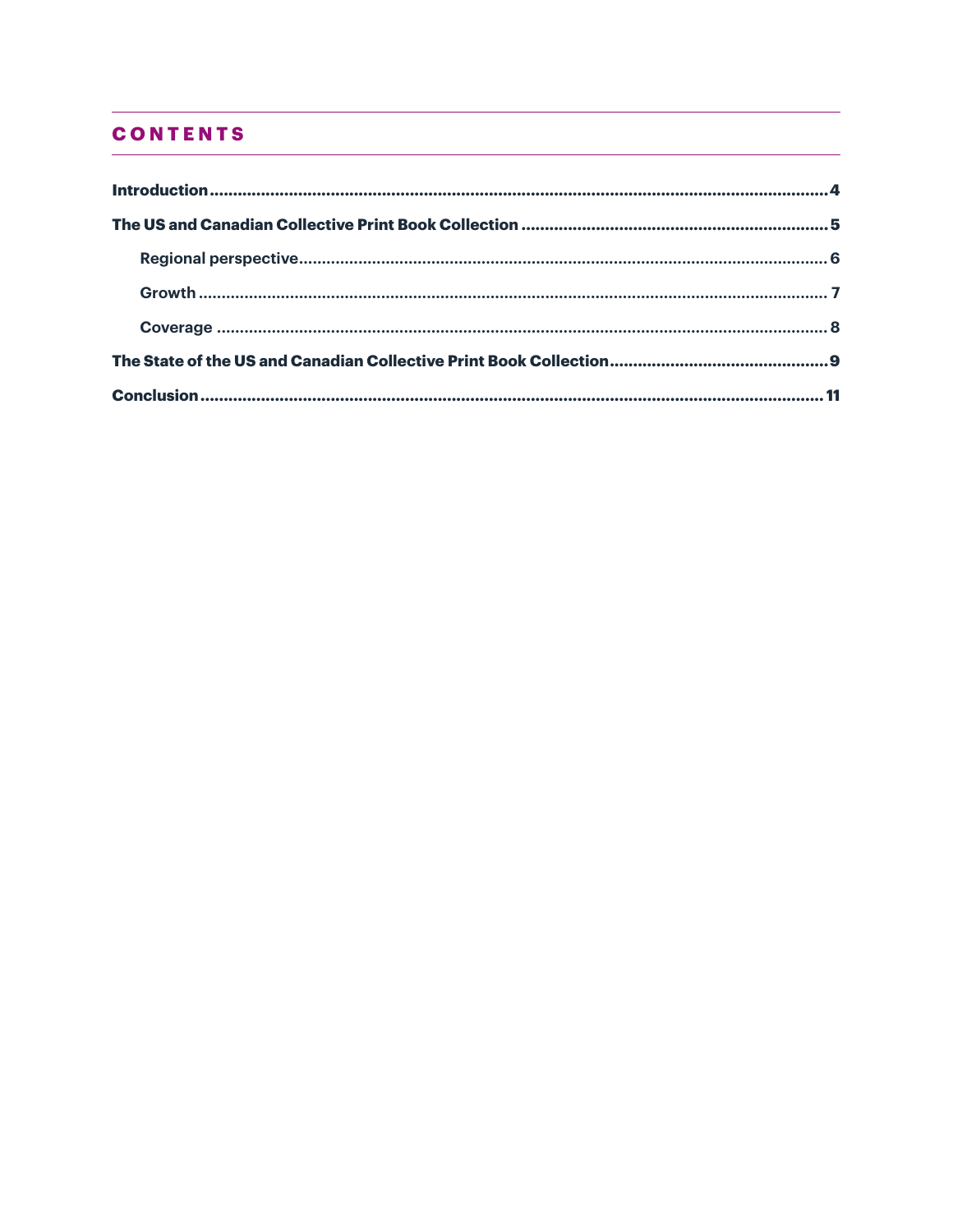### <span id="page-3-0"></span>**INTRODUCTION**

Imagine all of the print books held by libraries in the United States and Canada gathered together into a single collection. Surely such a collection would seem boundless, encompassing untold quantities of material, in comparison to which the holdings of even the largest libraries would be but a fraction.

Or . . . perhaps the scope of this collective collection would be limited by heavy overlap across individual collections. If so, perhaps the largest three or four library collections could collectively approximate the overall print book holdings of US and Canadian libraries?

Which of the two characterizations is right? Is this an answerable question?

This question is answerable, using the massive data aggregation of WorldCat. WorldCat is a shared registry of library collections around the world, in which nearly 450 million distinct publications are matched to more than 2.7 billion individual library holdings.**<sup>1</sup>** Within this data is an implicit map of the global distribution of information resources in libraries, which, in turn, can be used to circumscribe and explore collective collections clustered within the aggregate library resource.

In this position paper, we trace the contours of the US and Canadian collective print book collection—in other words, the collective print book holdings of all libraries in the US and Canada whose collections are registered in WorldCat. A collective collection perspective of this kind is valuable for two reasons. First, it demonstrates that the concept of a US/Canadian collective print book collection, far from being purely notional, can, in fact, be defined precisely and have its properties described using library data. Second, collective collections are growing in importance both as a source of intelligence about—and ultimately, the focus of—services that operate across collection boundaries, such as shared print management, group-scale discovery, and resource sharing.

In short, collective collections are all about scaling collections above the institution. Frequently, these collections are prospective, in the sense that they are not physically aggregated, or even brought together virtually through a layer of services. This is the case with the US/Canadian collective print book collection, so in this sense the findings presented below are a series of answers to "what if?" questions like the one that opened this position paper. Nevertheless, these questions help bring into focus the possibilities for creating value through services based on collections at scale.

<sup>1.</sup> As of January 2019. See OCLC. "WorldCat: Connect to the World's Collected Knowledge." <https://www.oclc.org/en/worldcat.html>.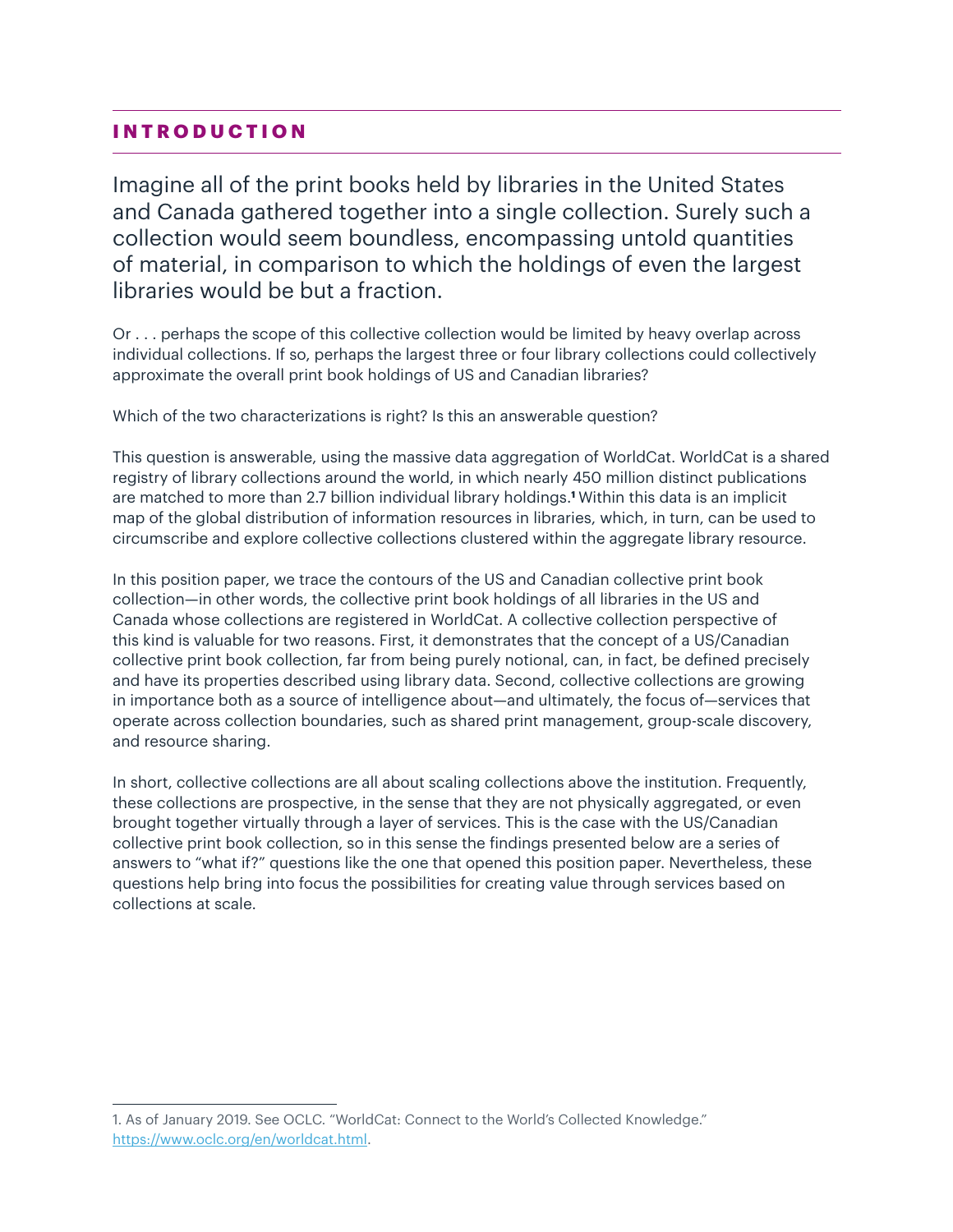# <span id="page-4-0"></span>The US and Canadian Collective Print Book Collection

As of January 2019, the US/Canadian collective print book collection accounts for **59.2 million distinct print book publications**, 2 based on **994.3 million holdings** in library collections across the United States and Canada.

The current size of the US/Canadian collection is a 5% increase over the previous year in terms of print book publications, and a 1% increase in terms of print book holdings. Growth in publications and holdings can be attributed to the acquisition of new print book publications by libraries, as well as WorldCat becoming ever more "aware" of the full extent of the existing collective print book collection as more libraries register their holdings in the database. While both print book publications and holdings exhibited increases, publications grew more robustly, with the result that the average print book publication now has slightly fewer holdings (16.8) than in 2018 (17.6). This suggests that, on average, a new addition to the collective print book collection is being duplicated in fewer local collections across the US and Canada.

A collection of more than 59 million distinct print books is certainly immense, although it may be difficult to place this in perspective. One way is to estimate the spatial footprint of such a collection. If a single copy of each distinct print book publication held by libraries in the US and Canada were physically collocated, approximately 1,400 miles (2,253 km) of shelving<sup>3</sup> would be required to accommodate all of them—about the distance from New Orleans to Boston.

The number of distinct print book publications is the key unit of analysis for a collective collection. It shows the breadth and depth of the overall US and Canadian print book resource, with nearly 60 million different items.

It is worth noting that this is a narrow interpretation of the size of the overall US/Canadian collective print book resource, in that duplicate holdings across institutions have been eliminated; the nearly 1 billion print book holdings is a better estimate of the full print book inventory in US and Canadian libraries. But even this underestimates the total, because it does not account for libraries holding multiple copies of some print book publications.

For our purposes, the number of distinct print book publications is the key unit of analysis for a collective collection. It shows the breadth and depth of the overall US and Canadian print book resource, with nearly 60 million different items. In addition, we see a great deal of global diversity in this collection: nearly 480 languages and dialects are represented among these materials, and the books themselves originate from more than 270 countries and territories.

<sup>2.</sup> For the purposes of this study, a print book publication is defined as a distinct print book imprint or edition of a work.

<sup>3.</sup> Assuming eight volumes per linear foot.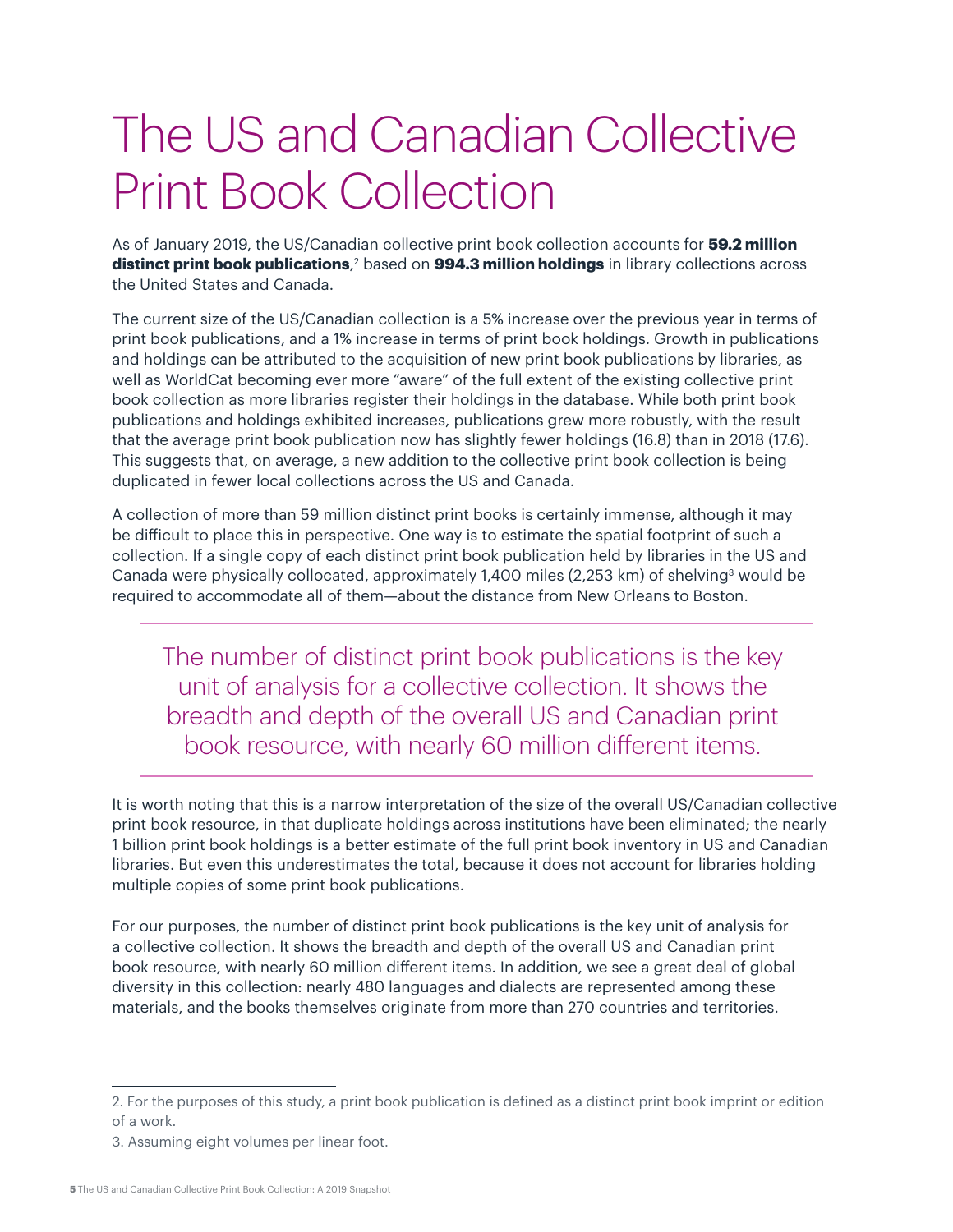<span id="page-5-0"></span>This brief description of the US and Canadian collective print book collection illustrates a broader point: we can define collective collections more or less precisely, even at grand scales as with the multinational collection that is our focus here. We can speak about these collections not just as a concept, but as a circumscribed aggregation of materials, constructed in data, and with analyzable properties. For example, in speaking of the US and Canadian collective print book collection, we can say more than "it is a lot of books"—in fact it is 59.2 million distinct publications. While this number is certainly large, it is also finite. This is a deceptively simple conclusion with powerful implications: a finite collection with discernable boundaries lends itself to tractable and meaningful strategies regarding its features, management, and future evolution.

## **Regional perspective**

In addition to circumscribing the entire US and Canadian collective print book collection, we can also identify and explore clusters of print book holdings within the collection. One approach is to look at regional print book holdings across the US and Canada, and to do this, we utilize the mega-regions framework developed by the urban studies expert Richard Florida.4 A mega-region is a conglomeration of multiple urban centers and their hinterlands, bound together through infrastructure, mutual economic interests, and cultural similarities. Figure 1 illustrates the 12 US and Canadian mega-regions defined by Florida in his work, along with their respective collective print book collections.



Data represents print book holdings in WorldCat as of January 2019. Circles are scaled to reflect the number of distinct print book publications in each mega-region.

**FIGURE 1:** Map of US & Canadian mega-regional collective print book collections, as of January 2019.

<sup>4.</sup> For more information on Florida's megaregions and their use in framing collective print book collections, see Lavoie, Brian, Constance Malpas and JD Shipengrover. 2012. Print Management at "Mega-scale": A Regional Perspective on Print Book Collections in North America. Dublin, OH: OCLC Research. [https://doi.org/10.25333/C3133Z.](https://doi.org/10.25333/C3133Z)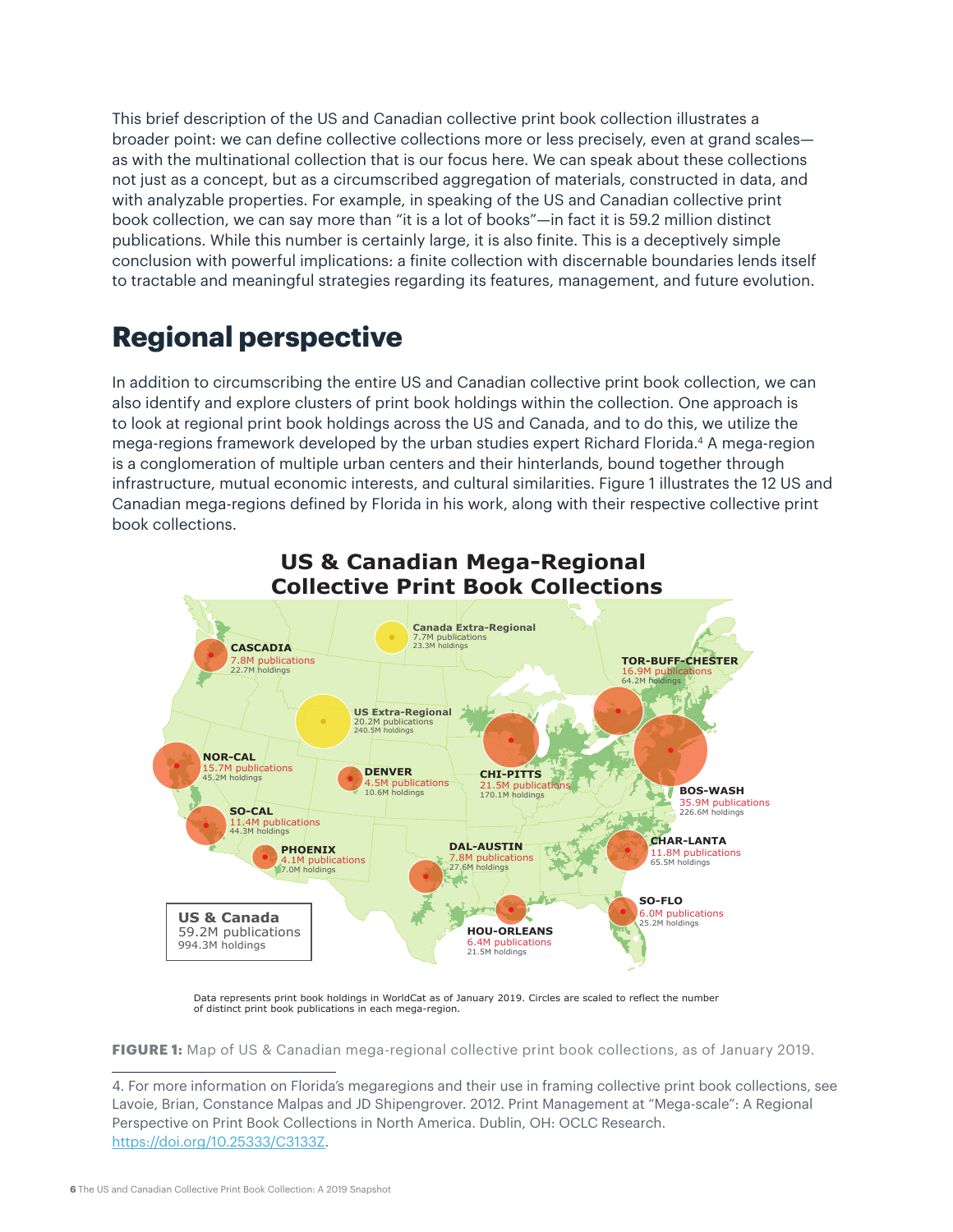<span id="page-6-0"></span>The largest regional collective print book collection, in terms of both publications and holdings, is BOS-WASH, situated in the northeastern United States and encompassing several of the largest population centers in the country. BOS-WASH alone accounts for nearly a quarter of the total print book holdings in the US and Canada; even more noteworthy, the regional collective print book collection could stand in for nearly two thirds of the overall US/Canadian collection: 61% of the print book publications available in the US and Canada are held by at least one institution in the BOS-WASH region—a remarkable geographic concentration of information resources. Another exceptionally large regional collection is that of CHI-PITTS (17% of print book holdings, 36% of print book publications), covering a large swath of the US Midwest along with parts of Canada.

Figure 1 also includes the collective print book collections of US and Canadian institutions, respectively, whose location falls outside of a mega-region—that is, extra-regional. Both collections are significant, and in the case of the US, quite large. Extra-regional print book holdings account for about a quarter of total holdings for the US and Canada. In terms of print book publications, the US extra-regional collective collection could provide coverage of about a third of the overall US and Canadian collection.

## **Growth**

Between January 2018 and January 2019, the number of distinct print book publications grew in all of the mega-regions, with CHI-PITTS, DENVER, and TOR-BUFF-CHESTER exhibiting the highest growth rate (5%). In terms of print book holdings, positive growth was observed in most mega-regions, but two—CASCADIA and NOR-CAL—saw their total print book holdings shrink over the previous year. Most mega-regions mimicked the same pattern seen with the overall US/ Canadian collective print book collection: growth in print book holdings lagged growth in print book publications, indicating that the degree of overlap in print book inventory in most regions is diminishing.

A similar pattern can be found in the US extra-regional collective print book collection. In this case, the number of distinct print book publications in the collection grew by 3%, while the number of print book holdings grew at a rate less than 1%. In the Canadian extra-regional collection, growth in holdings kept pace with publications, with both increasing by 3% between 2018 and 2019.

With the exception of two regions (CASCADIA and NOR-CAL), print book holdings increased in every region, as well as in the US and Canada overall. Yet the fact that growth in publications exceeded growth in holdings indicates that the average number of holdings per print book publication is falling. This suggests a small but perceptible shift in the make-up of print book collections: on average, they are becoming a little more dissimilar to one another. In other words, new print book acquisitions in one collection are now duplicated in fewer collections elsewhere in the region, or even in the US and Canada overall. So regional collective print book collections as well as the US/Canadian collective print book collection—continue to grow, but they are also becoming more "dilute," by which we mean a lessening degree of duplication across collections.

While the scenario just described aligns with our findings, other factors may be at work as well. For example, cataloging lag—a delay between the time a publication is acquired and the time it is cataloged and registered in library systems—may be responsible for some of the difference in growth rates of holdings and publications. The existence of cataloging delay would lead to current holdings understating the number of libraries actually holding a particular publication, and therefore could dampen the observed growth rate of holdings vis-à-vis growth in publications. Nonetheless, the difference in holdings and publications growth is an interesting trend to watch over time.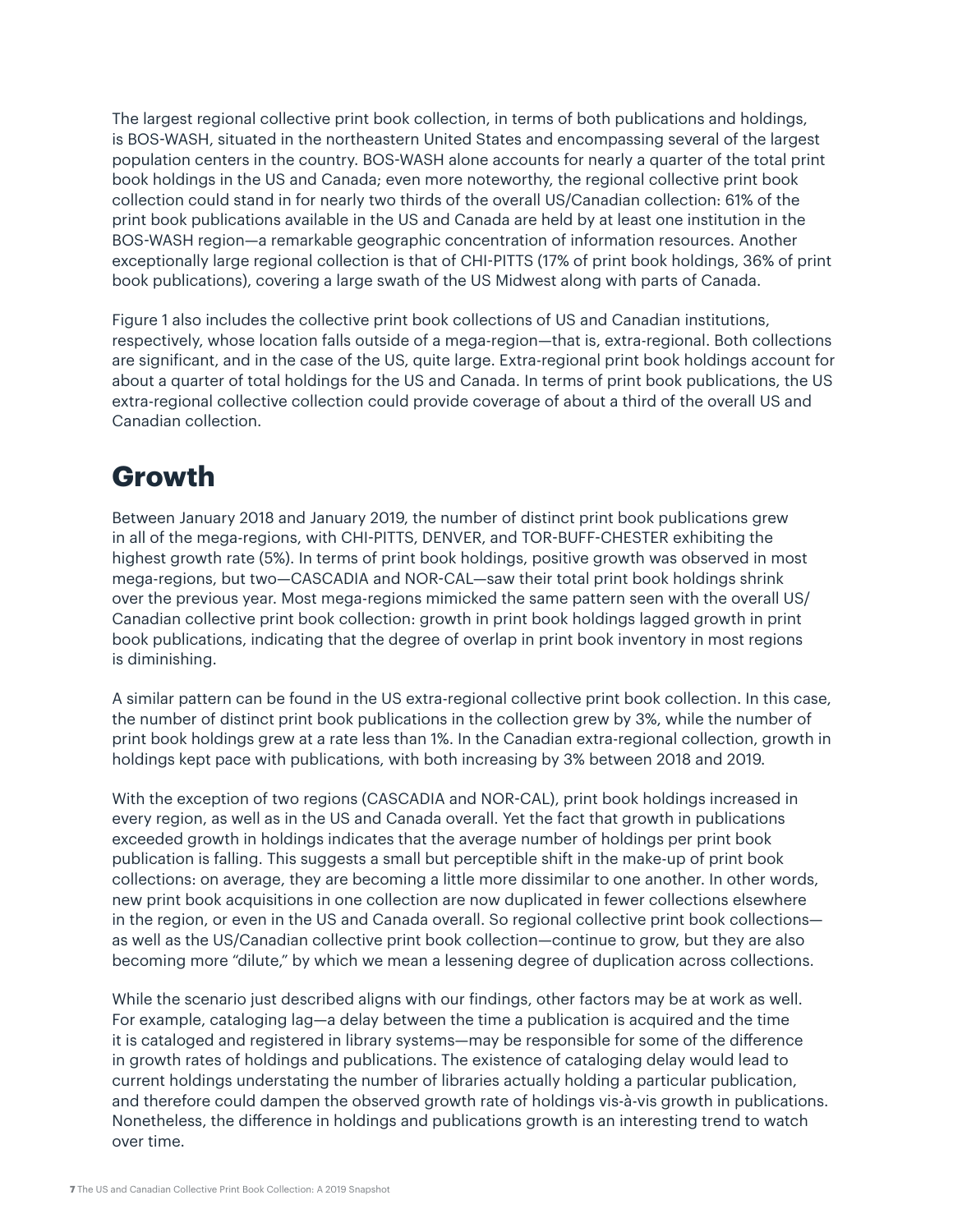## <span id="page-7-0"></span>**Coverage**

As we have seen, the US and Canadian collective print book collection is large and diverse, drawing on the collections of thousands of libraries. But can the scale and scope of the US/Canadian collection be duplicated in the collective collection of a subset of libraries, with the remaining libraries simply duplicating the publications in this "core" collection? To test this proposition, we constructed the collective collections of three prominent consortia of research universities: the 14 members of the Big Ten Academic Alliance (BTAA), the 13 members of the Ivy Plus Library Confederation (IPLC), and the 124 US and Canadian institutions comprising the Association of Research Libraries (ARL). Can any of these collections reasonably approximate the US/Canadian collective print book collection, within which they are fully subsumed?

BTAA and IPLC are groupings of peer institutions: BTAA includes the membership of the Big Ten athletic conference, most of which are public universities. IPLC includes the eight members of the Ivy League athletic conference, as well as five other leading universities. All of the members of BTAA and IPLC are located in the US.

BTAA's collective print book collection includes 13 million distinct publications, accounting for 37.7 million holdings. The BTAA collection can therefore represent 22% of the publications in the overall US/Canadian collection print book collection, based on 4% of US and Canadian print book holdings. The IPLC collective collection is a little larger (19.5 million distinct print book publications, 53.8 million print book holdings), covering 33% of the print book publications in the US/Canadian collection, while accounting for 5% of total US and Canadian print book holdings. From these findings, it is clear that neither the BTAA nor the IPLC groupings can themselves reasonably approximate the overall US/Canadian collective print book collection.

Taken together, the print book collections of the ARL membership (which includes universities in both the US and Canada) form a collective collection of 36.6 million distinct publications, accounting for 258.7 million holdings. ARL libraries alone can therefore cover 62%, or nearly twothirds, of the overall US and Canadian collective collection, while representing 26% of US and Canadian print book holdings. These findings highlight the particularly large and rich collections of the ARL membership.

If access to print books was restricted only to the collections of ARL libraries, one would still have access to about two-thirds of the distinct print book publications available across the US and Canada.

Note we are not saying that two-thirds of the US/Canadian collective print book collection resides only in ARL library collections; because the holdings of other libraries overlap with those of the ARL membership, most of these publications are available elsewhere as well. What we are saying here is that if access to print books was restricted only to the collections of ARL libraries, one would still have access to about two-thirds of the distinct print book publications available across the US and Canada. A similar interpretation should be applied to the findings regarding BTAA and IPLC coverage of the US/Canadian collective collection.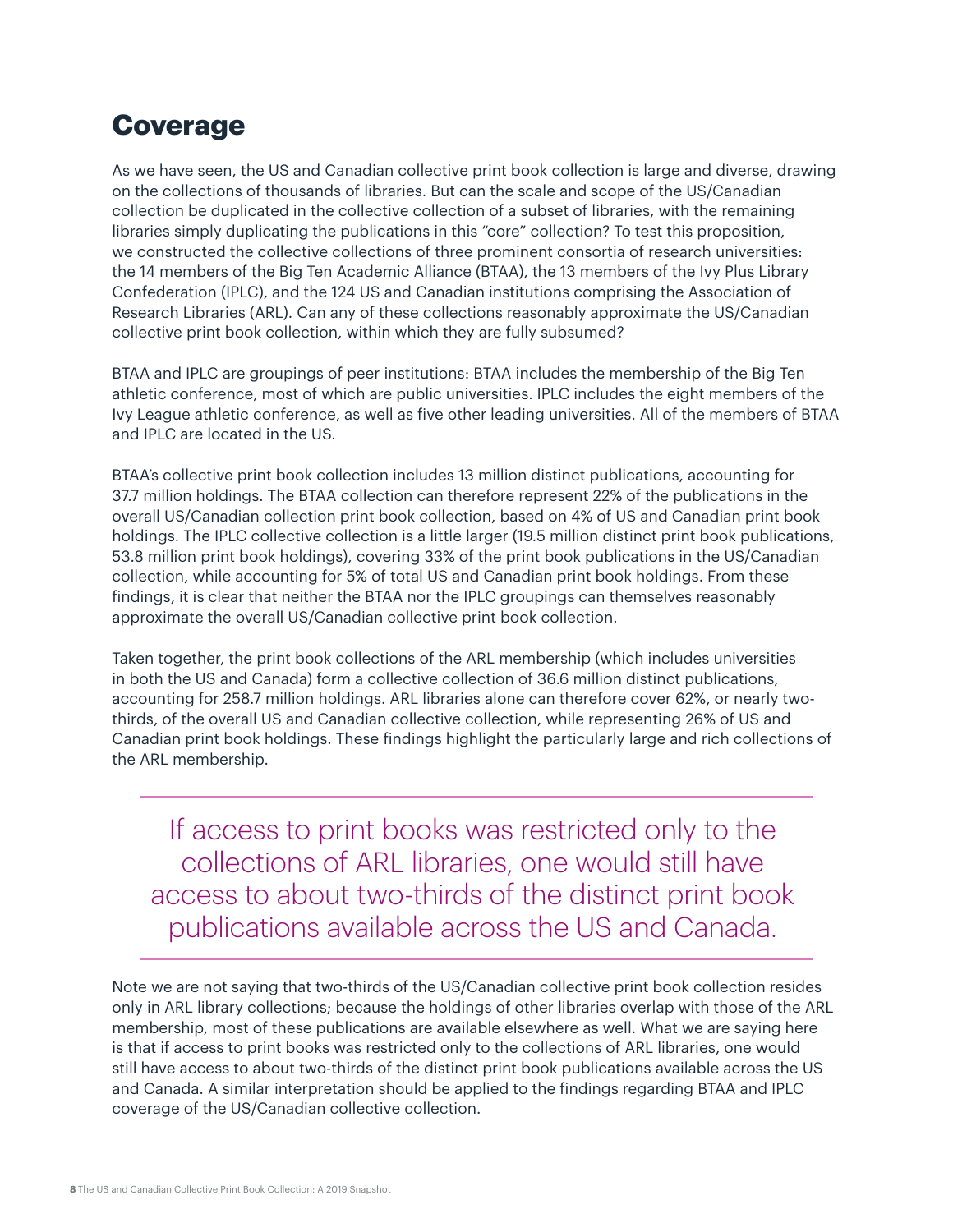<span id="page-8-0"></span>They also underscore another important point: even the collections of the leading US and Canadian research universities taken together cannot adequately approximate the entire US and Canadian print book resource. In short, the US and Canadian collective print book collection owes its size and diversity not just to the contributions of the largest collections, but to all collections. This becomes especially important when linked to our earlier finding that collective print book collections seem to be becoming more dilute, suggesting that the opportunity for every local collection to make a unique contribution to the collective collection will only grow.

# The State of the US and Canadian Collective Print Book Collection

From our findings reported here, we can make several general observations about the state of the US and Canadian collective print book collection:

- The collection includes 59.2 million distinct print book publications, based on 994.3 million holdings, and is growing.
- The collection is becoming more dilute, in terms of holdings duplication.
- The collection is globally diverse in terms of country of publication and language of content.
- The collection's largest regional concentration is in the northeastern US. In most regions within the US and Canada, growth in print book publications exceeded growth in print book holdings.
- The collection's size and scope are a result of contributions from all libraries in the US and Canada, not just the leading research institutions.

Despite trends that seem to chip away at the traditional preeminence of print materials, the collective print book resource in the US and Canada is both vast and growing. However, the pattern by which the resource is distributed over the thousands of US and Canadian library collections seems to be shifting, as the average number of library holdings per print book publication is falling. We have characterized this as the collective collection becoming more dilute, in the sense that even as the collection expands in size, duplication of print book holdings is diminishing.

The breadth and scope of the US and Canadian collective print book collection are not derived from a subset of the largest local collections, but are instead obtained from the contributions of thousands of libraries all over the US and Canada.

It is remarkable to see the hundreds of countries of publication and languages of content represented within the US/Canadian collective print book collection. This finding, coupled with the sheer size of the collection, hints at the rich diversity of the publications in this collective collection.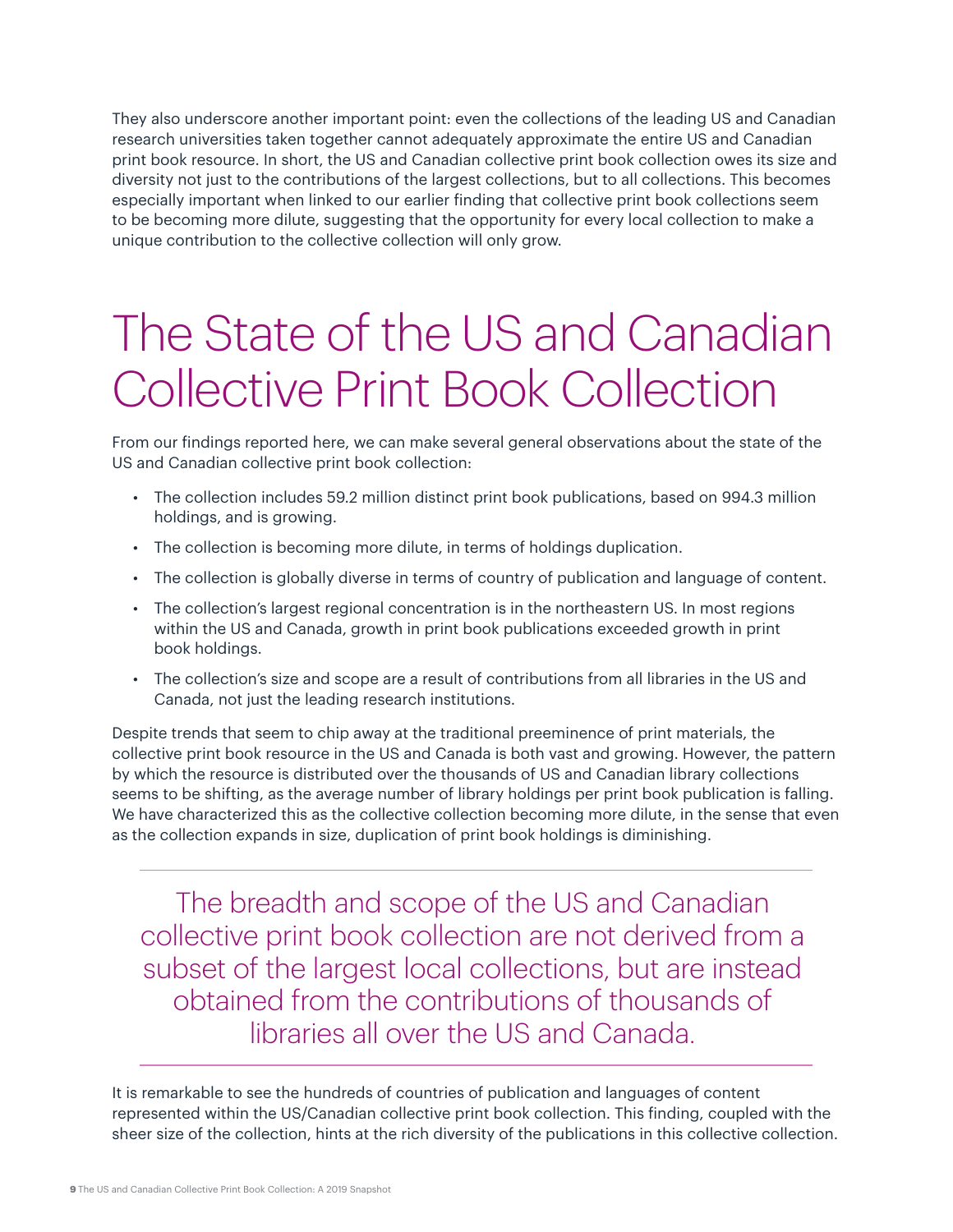Though the collection is physically located in the US and Canada, the boundaries of its content clearly extend beyond those two countries. Looking within the US/Canadian collective print book collection, we identified a number of regional concentrations of print books across the US and Canada. The largest by far is the BOS-WASH region in the northeastern US, with over 35.9 million distinct publications based on 226.6 million print book holdings. This means that over 60% of the print book publications available in the US and Canada are also available within this region alone. We also found that in most regions, growth in print book publications exceeded growth in print book holdings; this suggests that regional collective print book collections are also becoming more dilute in terms of holdings patterns.

The vast print book holdings available in various regions within the US and Canada are still not enough to reasonably approximate the overall US/Canadian collective print book collection. The largest regional collection—BOS-WASH—can provide coverage of less than two-thirds of all print book publications available in the US and Canada. Similar results are found when analyzing the collective print book collections of groupings of prominent research universities: the BTAA consortium could account for 22% of print publications available in the US and Canada; the IPLC consortium, 33%; and the ARL membership, 62%. These findings indicate that the breadth and scope of the US/Canadian collective print book collection are not derived from a subset of the largest local collections, but are instead obtained from the contributions of thousands of libraries all over the US and Canada.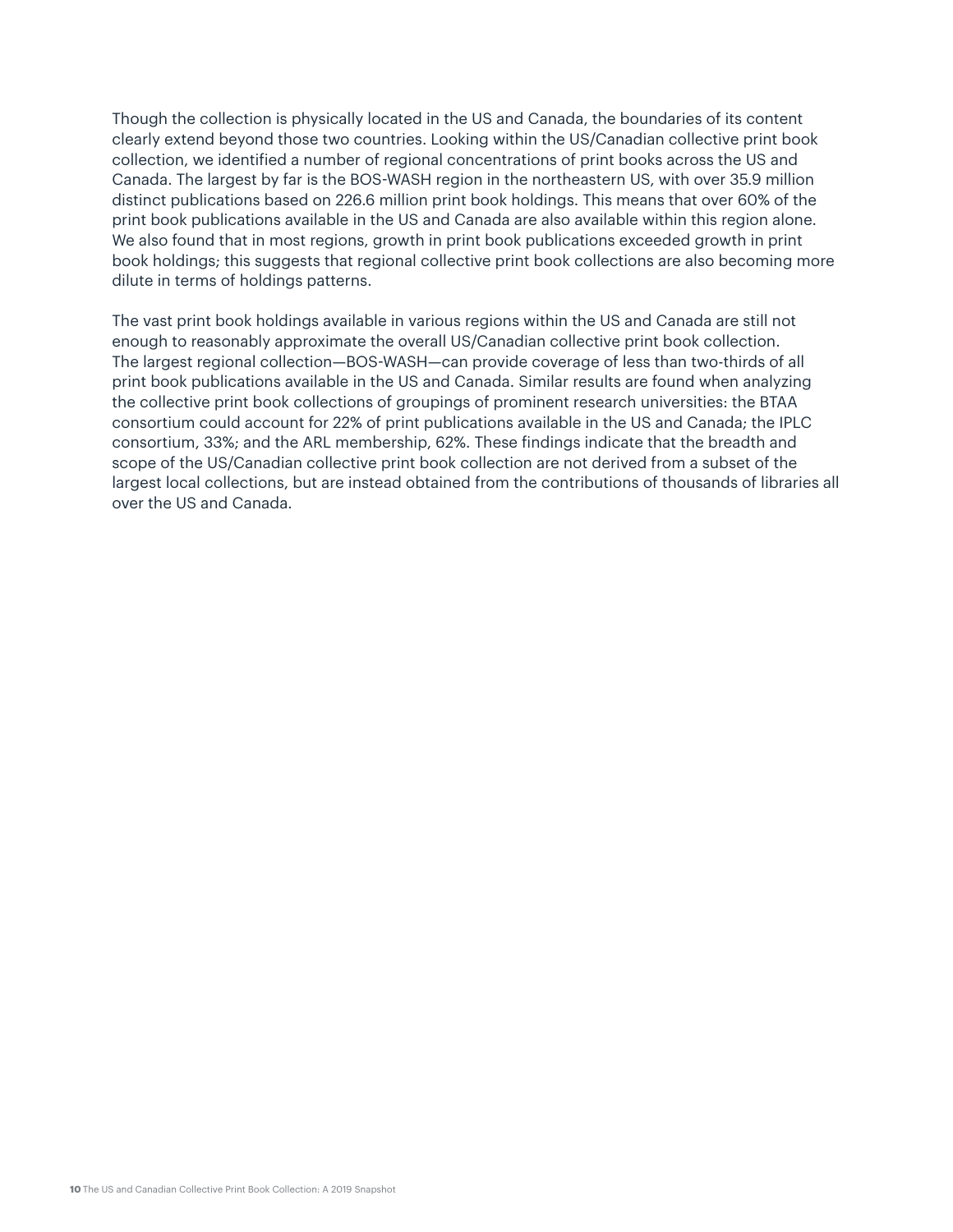### <span id="page-10-0"></span>**CONCLUSION**

In addition to highlighting key features of the US and Canadian collective print book collection, this position paper also provides an illustration of how collective collections can be operationalized by constructing them in library data. The key point is that collective collections of any scale can be circumscribed in sufficiently large aggregations of bibliographic and holdings data, such as WorldCat. Understanding collective collections is increasingly important both as the focus of library services, and as a source of data-driven intelligence for library decision-makers.